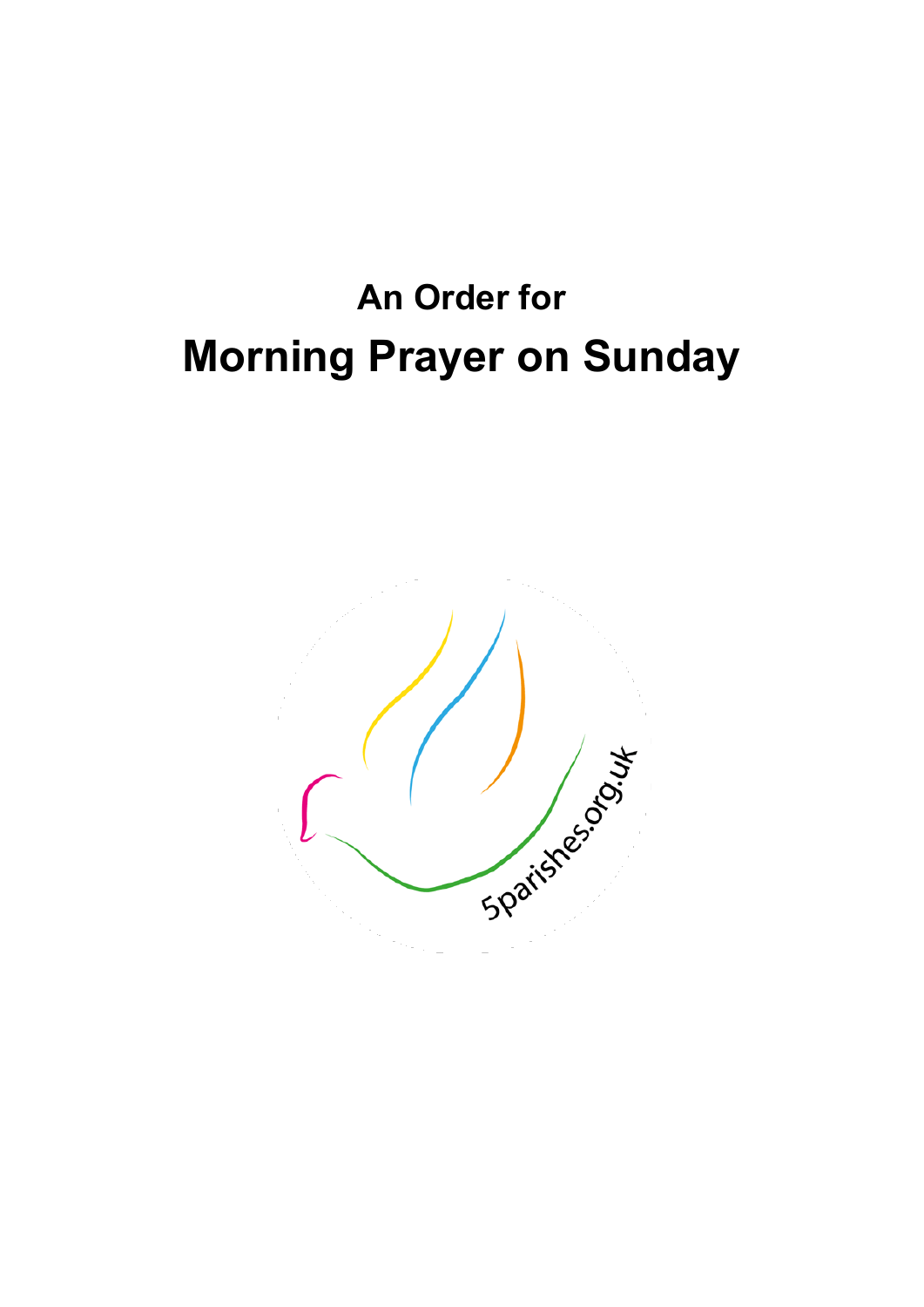## **Preparation**

Grace, mercy and peace from God our Father and the Lord Jesus Christ be with you

#### **and also with you.**

This is the day that the Lord has made. **Let us rejoice and be glad in it.**

### *The minister may say*

We have come together in the name of Christ to offer our praise and thanksgiving, to hear and receive God's holy word, to pray for the needs of the world, and to seek the forgiveness of our sins, that by the power of the Holy Spirit we may give ourselves to the service of God.

### *Prayers of Penitence*

Jesus says, 'Repent, for the kingdom of heaven is close at hand<sup>'</sup>

So let us turn away from our sin and turn to Christ, confessing our sins in penitence and faith.

**Lord God, we have sinned against you; we have done evil in your sight. We are sorry and repent. Have mercy on us according to your love. Wash away our wrongdoing and cleanse us from our sin. Renew a right spirit within us**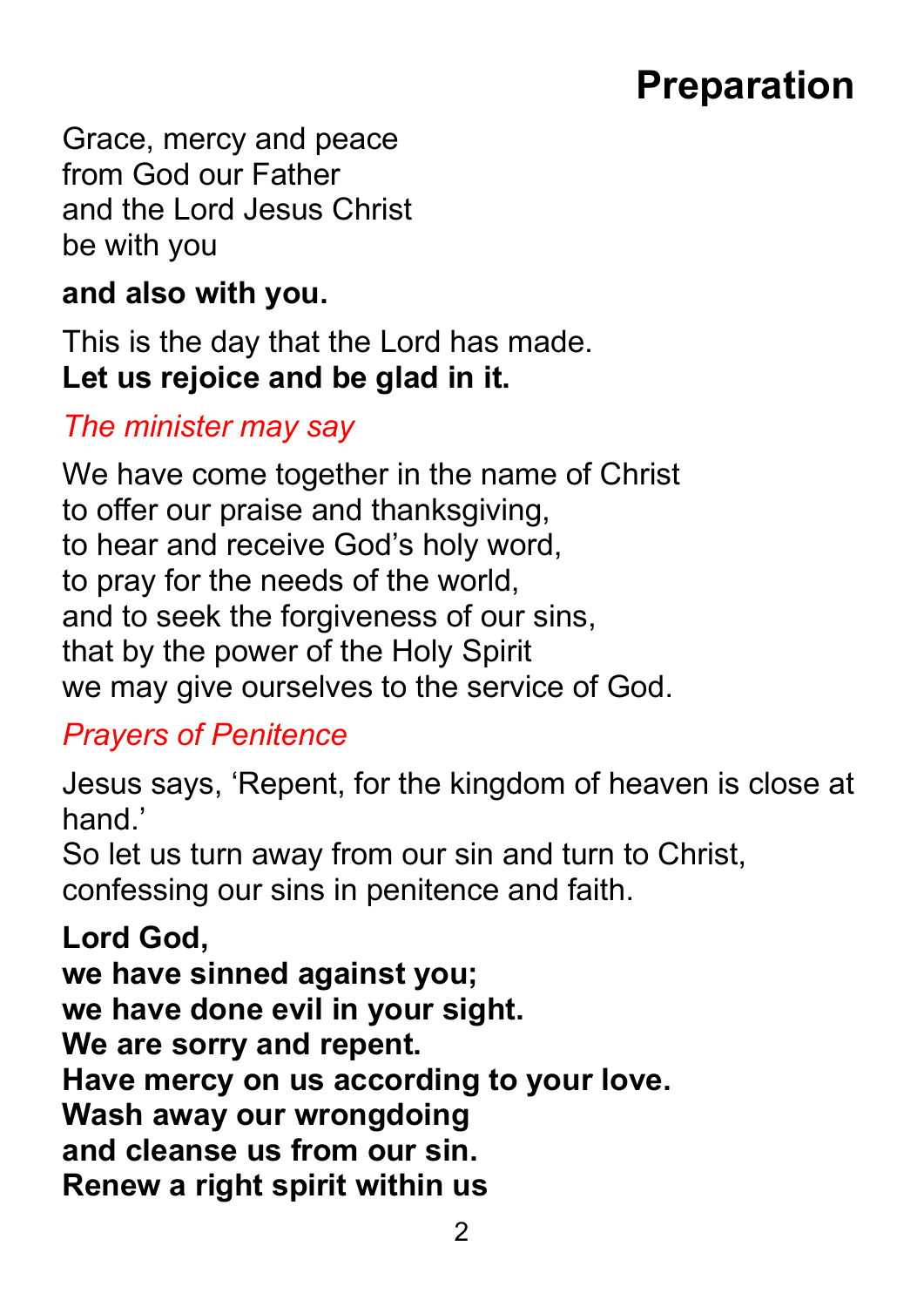### **and restore us to the joy of your salvation; through Jesus Christ our Lord. Amen.**

May the Father of all mercies cleanse you from your sins, and restore you in his image to the praise and glory of his name, through Jesus Christ our Lord. **Amen.**

Blessed is the Lord, **for he has heard the voice of our prayer;**

therefore shall our hearts dance for joy **and in our song will we praise our God.**

### *A prayer of thanksgiving*

Blessed are you, Lord our God, creator and redeemer of all; to you be glory and praise for ever. From the waters of chaos you drew forth the world and in your great love fashioned us in your image. Now, through the deep waters of death, you have brought your people to new birth by raising your Son to life in triumph. May Christ your light ever dawn in our hearts as we offer you our sacrifice of thanks and praise. Blessed be God, Father, Son and Holy Spirit: **Blessed be God for ever.**

The night has passed, and the day lies open before us; let us pray with one heart and mind.

*Silence is kept.*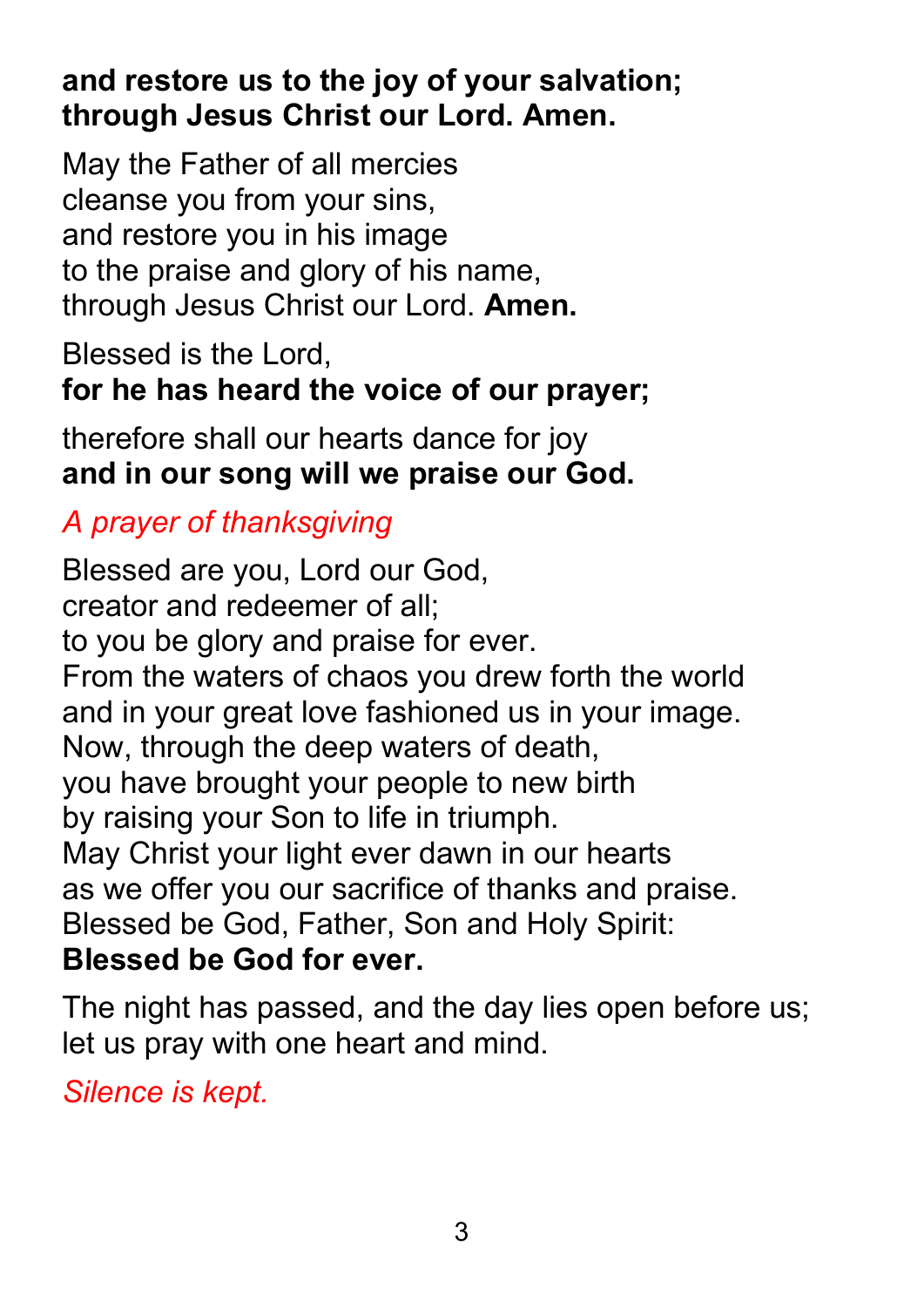As we rejoice in the gift of this new day, so may the light of your presence, O God, set our hearts on fire with love for you; now and for ever. **Amen.**

## **The Word of God**

## *Psalm*

*A psalm or group of psalms may be said.*

*Each psalm or group of psalms may end with*

Glory to the Father and to the Son and to the Holy Spirit; as it was in the beginning is now and shall be for ever. Amen.

## *Scripture Reading*

*One or more readings appointed for the day are read. The reading(s) may be followed by a time of silence. The reader may say*

This is the word of the Lord. **Thanks be to God.**

## *Response*

Awake, O sleeper, and arise from the dead. **And Christ shall give you light.**

You have died and your life is hid with Christ in God. **Awake, O sleeper, and arise from the dead.**

Set your minds on things that are above, not on things that are on the earth. **And Christ shall give you light.**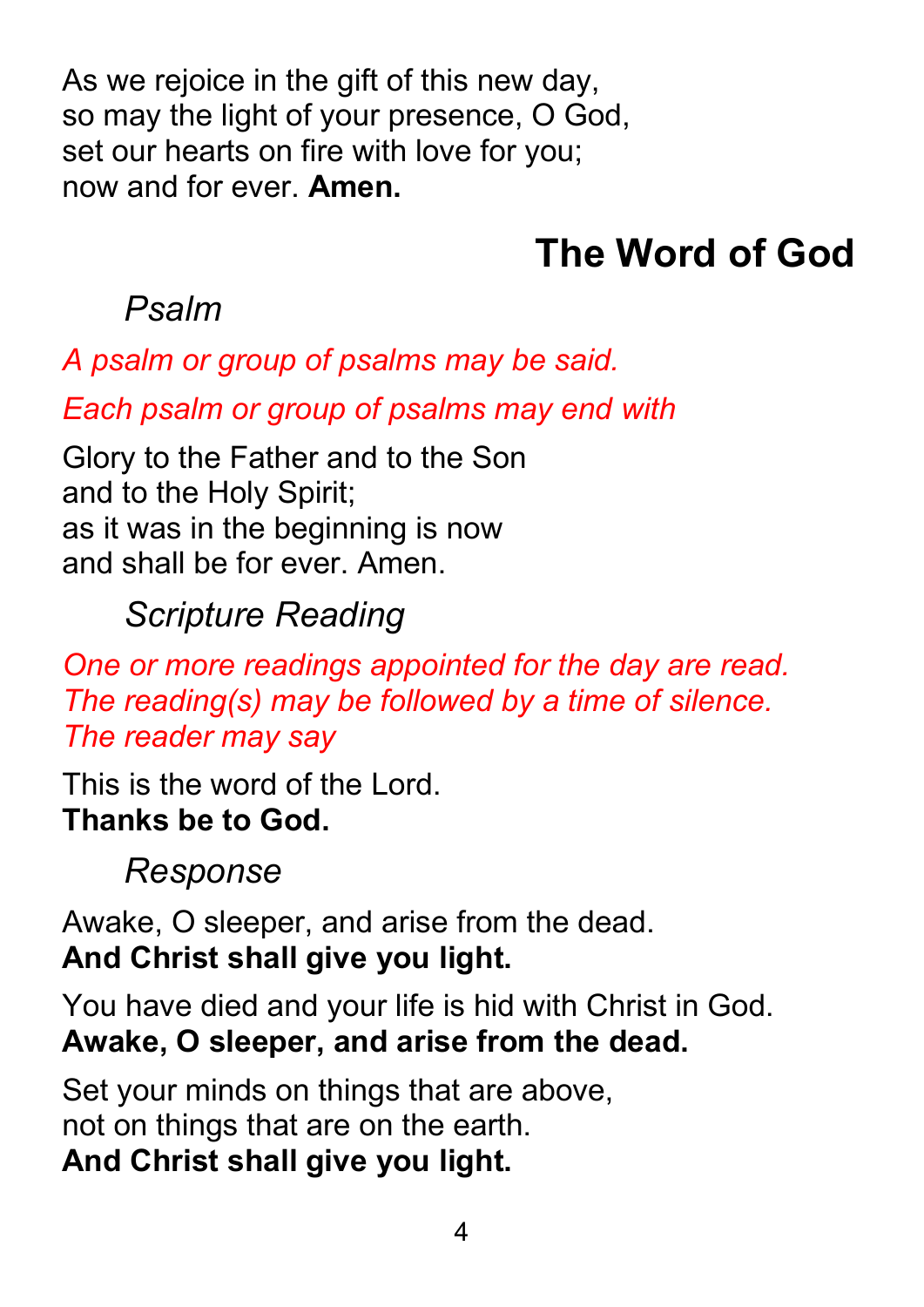When Christ our life appears you will appear with him in glory. **Awake, O sleeper, and arise from the dead, and Christ shall give you light.**

*The Gospel Canticle may be said.*

## *The Benedictus (The Song of Zechariah)*

<sup>1</sup> Blessed be the Lord the God of Israel,

who has come to his people and set them free.

 $2$  He has raised up for us a mighty Saviour,

born of the house of his servant David.

<sup>3</sup> Through his holy prophets God promised of old to save us from our enemies,

from the hands of all that hate us,

<sup>4</sup> To show mercy to our ancestors,

and to remember his holy covenant.

 $5$  This was the oath God swore to our father Abraham: to set us free from the hands of our enemies,

 $6$  Free to worship him without fear.

holy and righteous in his sight

all the days of our life.

 $<sup>7</sup>$  And you, child, shall be called the prophet of the Most</sup> High,

for you will go before the Lord to prepare his way,

<sup>8</sup> To give his people knowledge of salvation

by the forgiveness of all their sins.

<sup>9</sup> In the tender compassion of our God

the dawn from on high shall break upon us,

 $10$  To shine on those who dwell in darkness and the shadow of death,

and to guide our feet into the way of peace. *(Luke 1.68-79)*

Glory to the Father and to the Son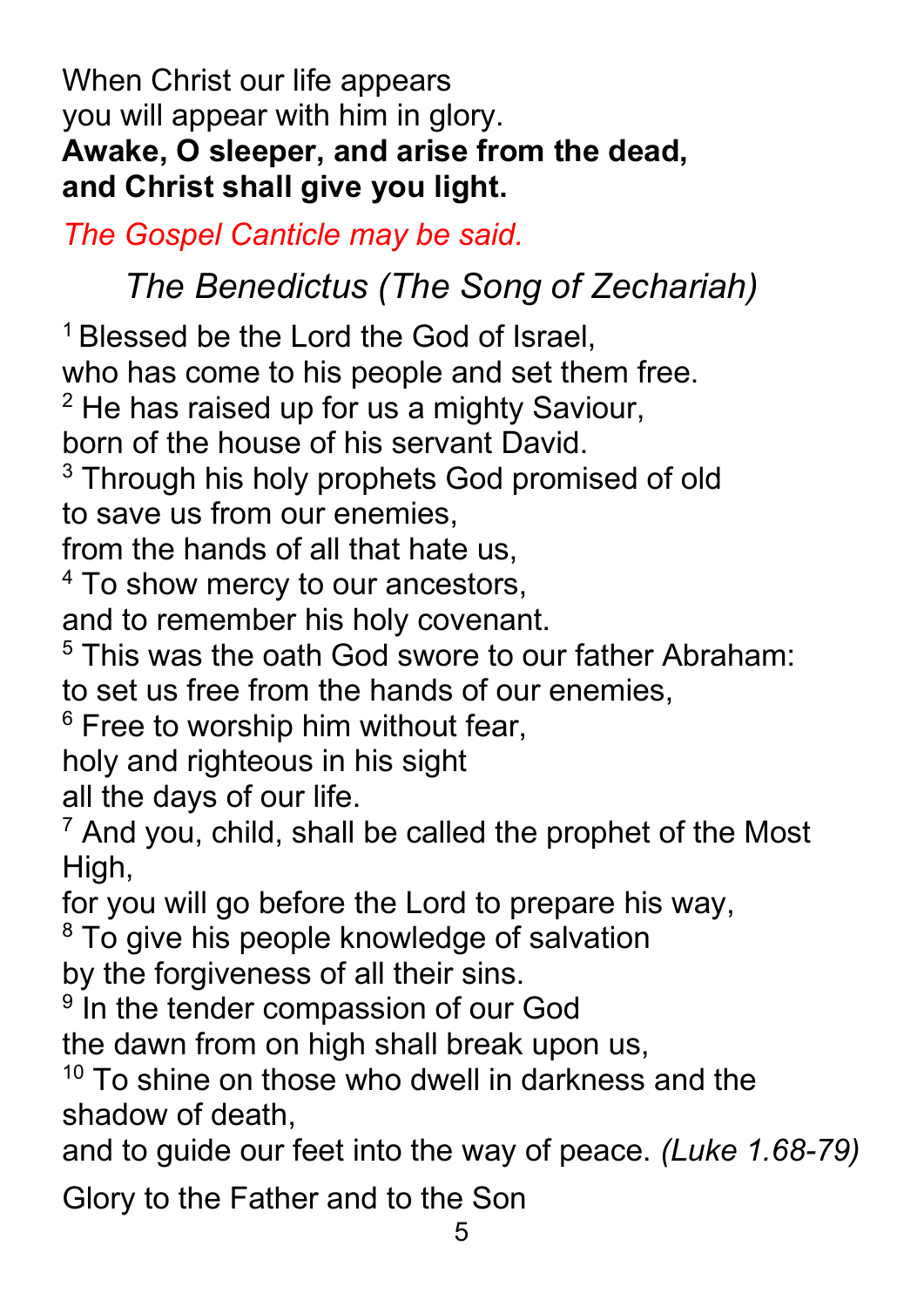and to the Holy Spirit; as it was in the beginning is now and shall be for ever. Amen.

*The Sermon* 

*The Creed*

**I believe in God, the Father almighty, creator of heaven and earth. I believe in Jesus Christ, his only Son, our Lord, who was conceived by the Holy Spirit, born of the Virgin Mary, suffered under Pontius Pilate, was crucified, died, and was buried; he descended to the dead. On the third day he rose again; he ascended into heaven, he is seated at the right hand of the Father, and he will come to judge the living and the dead. I believe in the Holy Spirit, the holy catholic Church, the communion of saints, the forgiveness of sins, the resurrection of the body, and the life everlasting. Amen.**

**Prayers**

*Intercessions are offered. The Collect is said.*